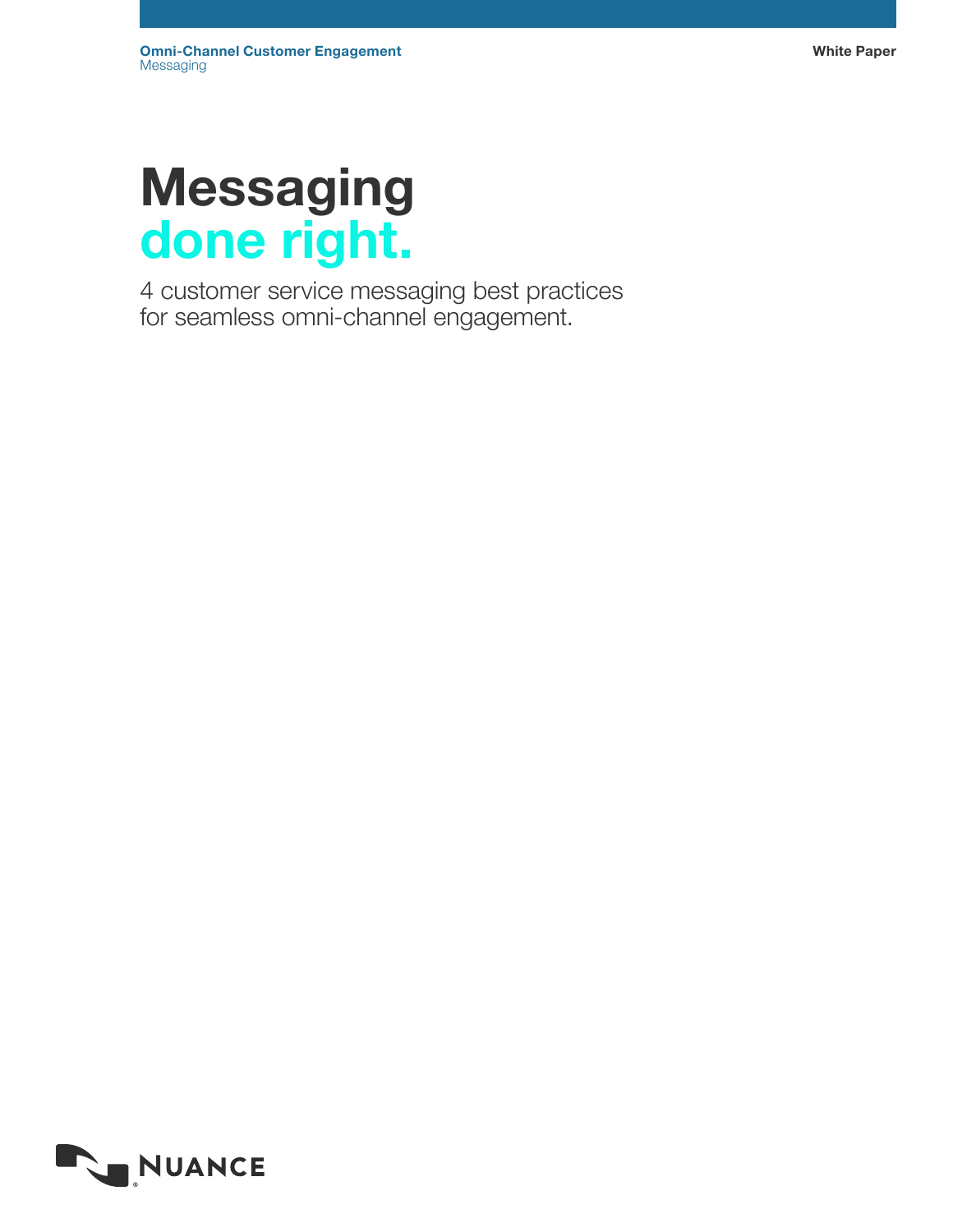# Table of contents

- 1 Mobile phone users to pass the five billion mark by 2019 / p2
- More mobile phones, more messaging / p2
- An untapped opportunity for engagement / p2
- 2 Step 1 Offer customer driven convenience / p3
- Go asynchronous or go bust / p4
- 3 Step 2 Deliver a consistent experience across all customer touchpoints / p5
- Break down engagement roadblocks / p5
- 4 Step 3 Design interactions to balance cost and service across channels / p6
- Design interactions to balance cost and service / p6
- 5 Step 4 Leverage a single, unified omni-channel platform / p7
- 6 Recap: Deliver customer service messaging that works for your customers and your brand / p8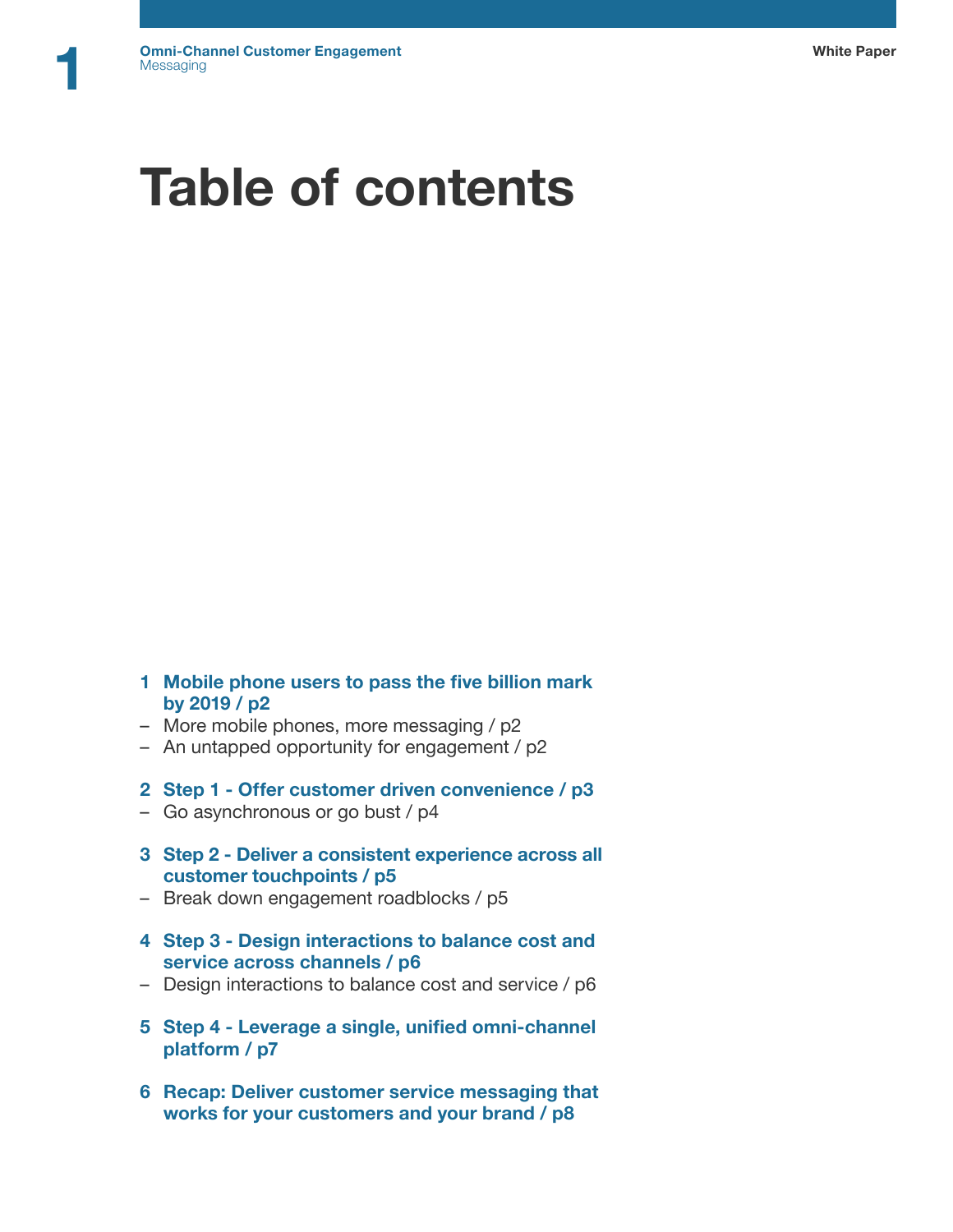# The number of mobile phone users in the world is expected to pass the five billion mark by 2019.<sup>1</sup>

Consumers are in the throes of mobile mania. Everywhere you look—on the street, in stores and restaurants, and even at home—people of all ages are glued to their mobile devices. Just how hooked are we? The numbers speak for themselves:

46%

Of smart phone owners say they cannot live without their device.<sup>2</sup>

People touch their smartphones 2,617 times a day on average.3



9 out of 10 consumers want to use messaging to communicate with brands.



Less than half of global businesses have the infrastructure in place to fulfill this customer demand.<sup>8</sup>

### More mobile phones, more messaging

Suffer from nomophobia the fear of being without a mobile device or beyond mobile phone contact.4

As consumers adopt a mobile mind shift—expecting anytime, anywhere access to information and services in their immediate context—messaging is on the rise. First SMS exploded onto the scene. Then enterprises started offering their own branded in-app messaging. Now third-party messaging apps are fast becoming the preferred method of communicating with friends and family—especially among millennials. Use of messaging apps has increased by leaps and bounds over the last couple of years, with WhatsApp reaching one billion users per month and Facebook Messenger and WeChat following close behind.<sup>5</sup> Recognizing this fast-moving trend, Apple announced Business Chat, a customer service messaging platform that allows businesses to connect with customers directly from within its popular iMessage app, in June 2017.

Messaging has become a preferred channel for mobile consumers to interact with businesses and therefore a key component of a successful omni-channel customer engagement strategy. Yet according to Forrester Research, "Less than half of digital business professionals regularly use messaging to engage their customers. Even fewer have the analytics or contextual engines in place to deliver the right message at the right time and place — all keys to successful engagement.<sup>6</sup>

### An untapped opportunity for engagement

Despite its overwhelming popularity, messaging remains a largely untapped channel for businesses seeking to engage with customers. According to Forrester, less than half of digital business professionals use messaging regularly for customer engagement.<sup>7</sup> Since it's only a matter of time before messaging becomes the primary channel consumers use to interact with brands, enterprises need to get on board—and quickly.

- 1 Ace Van Wanseele, Mobile First Design: Responsive, Relevant, Receptive and Realistic, Spetember,14, 2016, found at [http://www.thecreativealliance.com/user](http://www.thecreativealliance.com/user-experience/mobile-design-responsive-relevant-receptive-reali)[experience/mobile-design-responsive](http://www.thecreativealliance.com/user-experience/mobile-design-responsive-relevant-receptive-reali)[relevant-receptive-realistic/](http://www.thecreativealliance.com/user-experience/mobile-design-responsive-relevant-receptive-reali)
- 2 Aaron Smith, U.S. Smartphone Use in 2015, Pew Research Center, April 1, 2015, at 4, found at [http://www.pewinternet.](http://www.pewinternet.org/2015/04/01/chapter-two-usage-and-attitudes-toward-smartphones/) [org/2015/04/01/chapter-two-usage-and](http://www.pewinternet.org/2015/04/01/chapter-two-usage-and-attitudes-toward-smartphones/)[attitudes-toward-smartphones/](http://www.pewinternet.org/2015/04/01/chapter-two-usage-and-attitudes-toward-smartphones/)
- 3 Patrick Nelson, We Touch Our Phones 2,617 Times a Day, Says Study, Network World, July 7, 2016, found at [http://www.networkworld.](http://www.networkworld.com/article/3092446/smartphones/we-touch-our-phones-2617-times-a-day-says-st) [com/article/3092446/smartphones/we-touch](http://www.networkworld.com/article/3092446/smartphones/we-touch-our-phones-2617-times-a-day-says-st)[our-phones-2617-times-a-day-says-study.html](http://www.networkworld.com/article/3092446/smartphones/we-touch-our-phones-2617-times-a-day-says-st)
- 4 Tim Elmore, Nomophobia: A Rising Trend in Students, Psychology Today, September 18, 2014, found at [https://www.psychologytoday.](https://www.psychologytoday.com/blog/artificial-maturity/201409/nomophobia-rising-trend-in-students) [com/blog/artificial-maturity/201409/](https://www.psychologytoday.com/blog/artificial-maturity/201409/nomophobia-rising-trend-in-students) [nomophobia-rising-trend-in-students](https://www.psychologytoday.com/blog/artificial-maturity/201409/nomophobia-rising-trend-in-students)
- 5 Robert Allen, 9 Global Internet Trends to Inform Your 2017 Strategy: Key Insights from KPCB's Latest Report, Smart Insights, November 23, 2016, found at [http://www.](http://www.smartinsights.com/internet-marketing-statistics/global-internet-trends-2016-insights-kpcb) [smartinsights.com/internet-marketing-](http://www.smartinsights.com/internet-marketing-statistics/global-internet-trends-2016-insights-kpcb)
- [statistics/global-internet-trends-2016-insights](http://www.smartinsights.com/internet-marketing-statistics/global-internet-trends-2016-insights-kpcb)[kpcbs-latest-report/](http://www.smartinsights.com/internet-marketing-statistics/global-internet-trends-2016-insights-kpcb) 6 Forrester Research Report, "Mobile
- Messaging: Catalyst And Core Channel For Commerce" Forrester Report, by Julie Ask and Nicole Dvorak, May 2016
- 7 Julie A. Ask and Nicole Dvorak, Mobile Messaging: Catalyst and Core Channel for Commerce, Forrester Research, May 23, 2016, at 1.
- 8 Frederic Lardinois, Twilio Study: Most Consumers Now Want to Use Messaging to Interact with Businesses, Tech Crunch, September 12, 2016, found at [https://](https://techcrunch.com/2016/09/12/twilio-study-most-consumers-now-want-to-use-messaging-to-interact-) [techcrunch.com/2016/09/12/twilio-study](https://techcrunch.com/2016/09/12/twilio-study-most-consumers-now-want-to-use-messaging-to-interact-)[most-consumers-now-want-to-use](https://techcrunch.com/2016/09/12/twilio-study-most-consumers-now-want-to-use-messaging-to-interact-)[messaging-to-interact-with-businesses/](https://techcrunch.com/2016/09/12/twilio-study-most-consumers-now-want-to-use-messaging-to-interact-)

47%

Women

Men

58%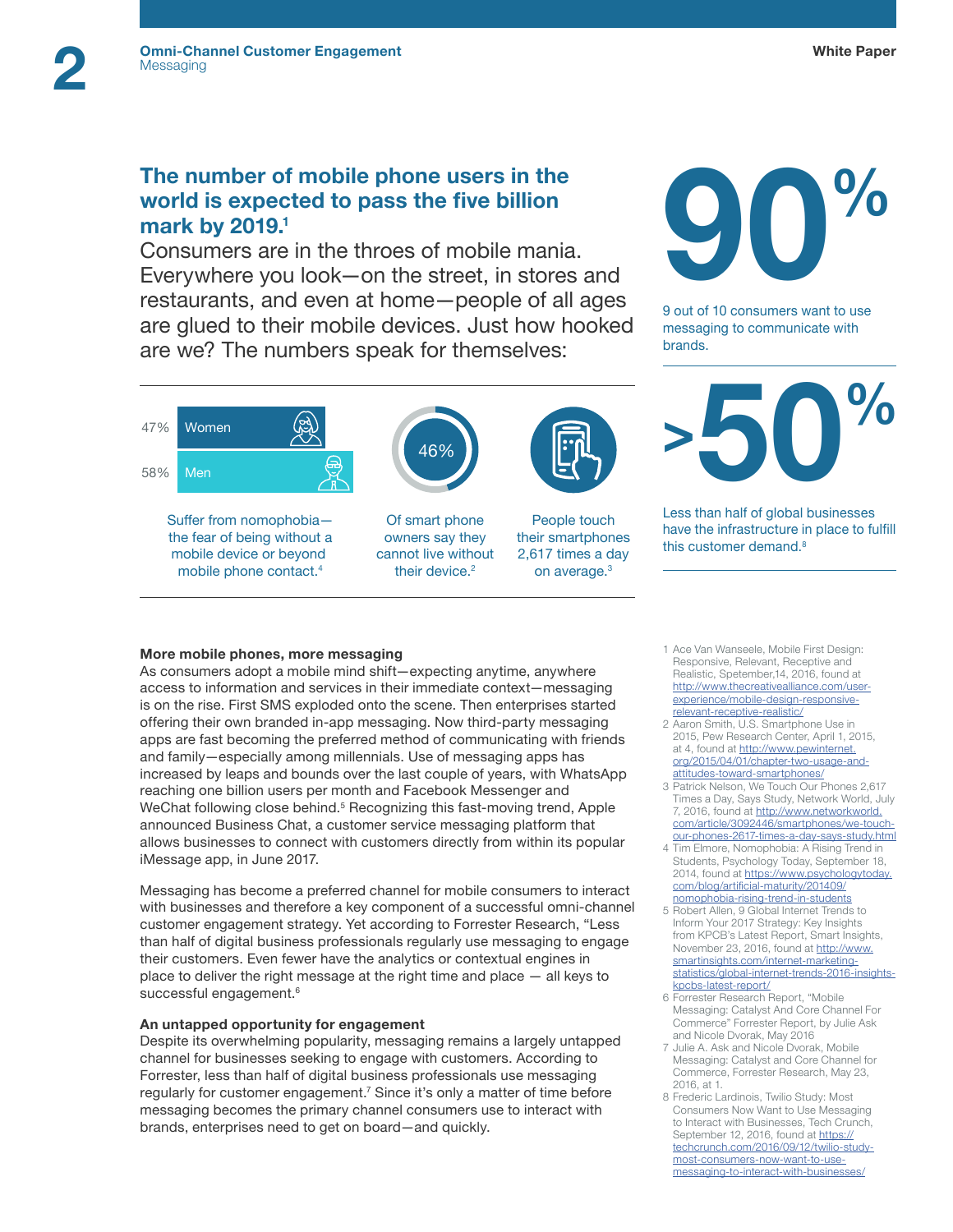# Roadmap to customer service messaging success

Following are best practices to integrate customer service messaging into your omni-channel strategy and deliver a seamless brand experience your customers will love.

# #1 Offer customer driven convenience

New channels for personal and business interaction continue to emerge at a dizzying pace. It seems like every day there's a new messaging channel or app that allows people to engage with friends, family, and increasingly, businesses. This means consumers have more options to choose from whether it's SMS, branded apps, messaging apps, or Internet of Things (IoT) devices.

Each new messaging channel offers businesses opportunity to interact with customers. But you need to engage on their terms—not yours. A Facebook IQ study showed that on average across 14 global markets, people associate messaging with convenience above all else.<sup>9</sup> Give consumers the convenience they crave by making it easy and intuitive to contact your brand and get answers quickly using whichever channel they prefer.



- Text messaging capabilities native on every smartphone

- Enhancements like Apple Business Chat for customer service messaging



- Enterprise-owned applications available for mobile devices
- Key apps, like those offered by airlines and banks, are still used, but consumers are trying to consolidate as much as possible

# SMS Messaging apps

- Used by consumers to consolidate all their conversations with friends and family in one place
- Brands are starting to adopt this trend

- Messaging without typing or tapping
- Real-time voice-enabled conversations using a stationary device

#### 9 Facebook IQ, Insights Guide: The Message heard Around the World (2106), at 4, found at [https://scontent-iad3-1.xx.fbcdn.net/v/t39.](https://scontent-iad3-1.xx.fbcdn.net/v/t39.2365-6/17636475_410462579329701_1591761755170668544_n.pdf?oh=c7357ada82621b035a8dd1b83ad7594f&oe=5A0F3147) [2365-6/17636475\\_410462579329701\\_](https://scontent-iad3-1.xx.fbcdn.net/v/t39.2365-6/17636475_410462579329701_1591761755170668544_n.pdf?oh=c7357ada82621b035a8dd1b83ad7594f&oe=5A0F3147) [1591761755170668544\\_n.pdf?oh=](https://scontent-iad3-1.xx.fbcdn.net/v/t39.2365-6/17636475_410462579329701_1591761755170668544_n.pdf?oh=c7357ada82621b035a8dd1b83ad7594f&oe=5A0F3147)

[c7357ada82621b035a8dd1b83ad7594f&oe=](https://scontent-iad3-1.xx.fbcdn.net/v/t39.2365-6/17636475_410462579329701_1591761755170668544_n.pdf?oh=c7357ada82621b035a8dd1b83ad7594f&oe=5A0F3147)

[5A0F3147](https://scontent-iad3-1.xx.fbcdn.net/v/t39.2365-6/17636475_410462579329701_1591761755170668544_n.pdf?oh=c7357ada82621b035a8dd1b83ad7594f&oe=5A0F3147)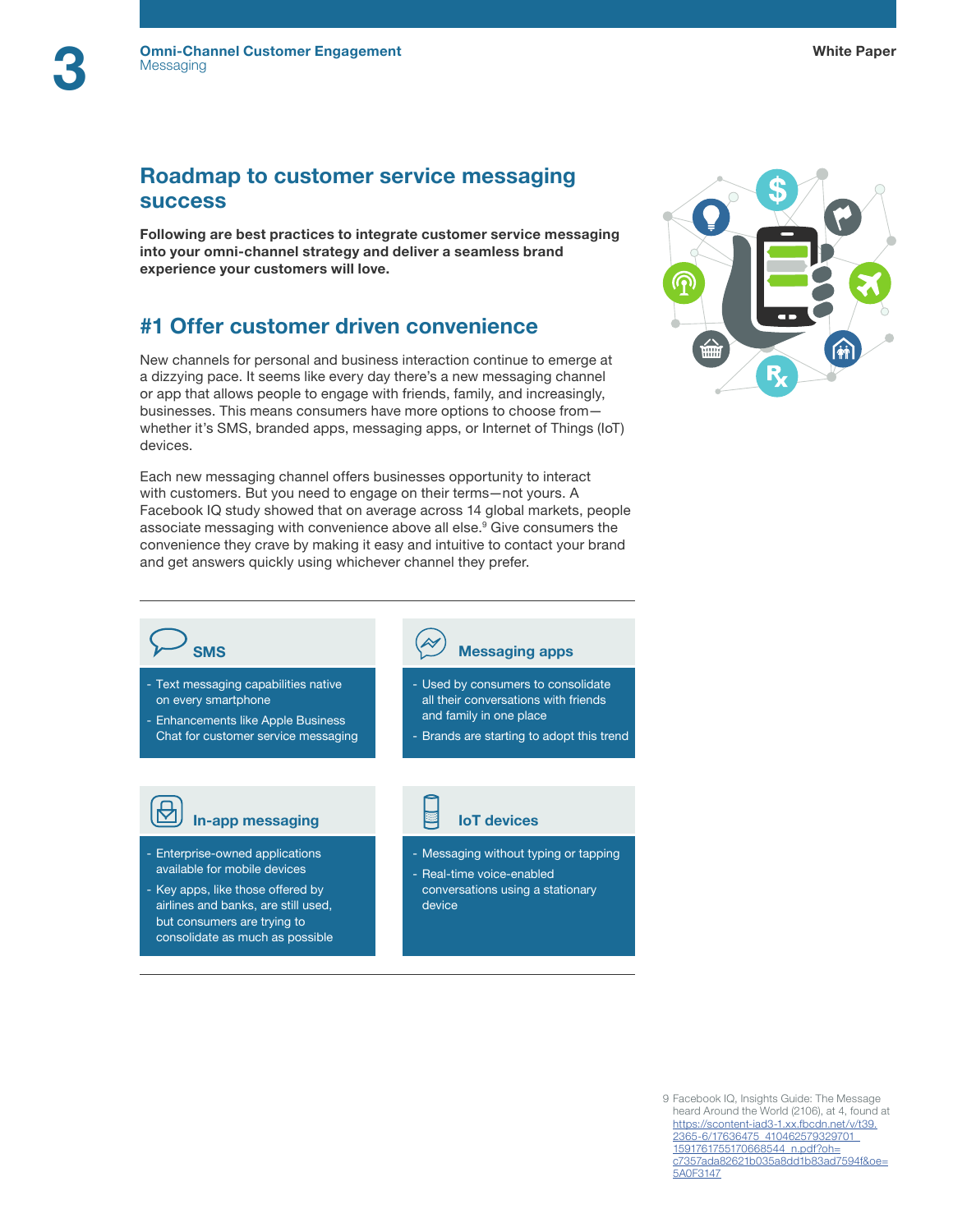#### Go asynchronous or go bust

According to Forrester Research, mobile has shifted consumer expectations on three core dimensions: immediacy, simplicity, and context—and these expectations now extend to messaging.<sup>10</sup> Meeting these demands through real-time channels like live chat, phone or IoT device is challenging enough, but it becomes even more difficult as consumers gravitate more toward asynchronous channels such as SMS and messaging apps.



Today's consumers demand seamless engagement with brands even when there are long gaps in the conversation or they switch between channels. Let customers communicate at their own pace—without timing them out. Be ready to continue a conversation—in context—whether the customer responds in 10 seconds, 10 hours, or 10 days. If you can't deliver this kind of continuous dialog, you risk brand loyalty and an increase in costly inbound calls to your contact center.

10 Julie A. Ask and Nicole Dvorak, Mobile Messaging: Catalyst and Core Channel for Commerce, Forrester Research, May 23, 2016, at 2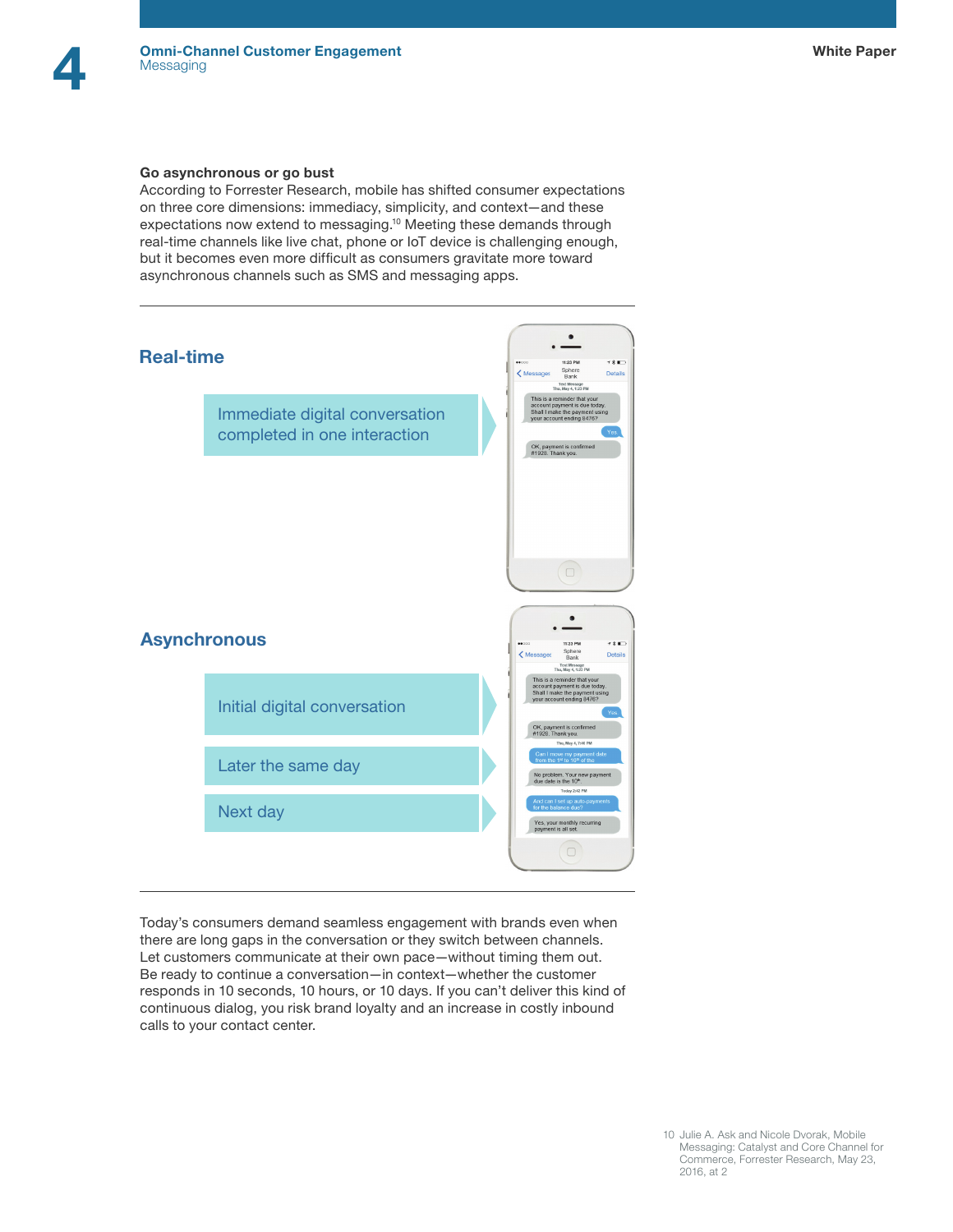# #2 Deliver a consistent experience across all customer touchpoints

As new modes of interaction burst onto the scene, enterprises are scrambling to keep pace. Too often, however, they establish a separate team, strategy, and infrastructure for each channel as it emerges. The result? Siloed operations that increase the likelihood of a bad customer experience. Yet, no matter what's going on behind the scenes, your customers expect a seamless and personalized dialog with your brand across all channels.

# Break down engagement roadblocks

Customers expect to be able to engage with your brand at any time via any channel—and that their conversations will continue without missing a beat. They expect your company to know who they are, where they are, what they want, and what their history is with your brand. This requires a cohesive, integrated omni-channel strategy—and the right technology infrastructure to back it up. Whether consumers are contacting your brand using a messaging app, mobile app, live chat or IVR, you need to make the experience simple and seamless:

# – Go with the flow

Don't lock customers into one channel. Give IVR callers the option to engage in an immediate SMS chat. Or add a human touch by seamlessly connecting any self-service engagement to a live chat agent.

– Retain conversation history

Stop asking customers to repeat information or wait on hold while agents log into separate systems. Capture messages so live chat agents can access them instantly and start helping the customer—pronto.

– Make it easy and familiar

Work within the framework of third-party messaging app interfaces so the experience is effortless for the user. Make sure customers receive notification of incoming messages—just as they would for messages from friends or family—and make it simple to connect to a live agent from within the app.

The introduction of new channels should enrich the brand experience—not expand opportunities to give customers the run-around. It's time to think strategically about omni-channel engagement so you can start delivering world-class customer experiences that differentiate your brand from the competition.

### Where does the siloed approach break down? Consider this example:

Jason reaches out to your brand via a chatbot on Facebook Messenger. After a few message exchanges, the chatbot is unable to continue the conversation and sends him a link to the web site. When Jason asks the same question online via live chat, the agent has no easy way to access the Facebook conversation for context. As a result, Jason has to type in the same information all over again. Now imagine that Jason connects with your brand a few days later via phone. Because the Facebook Messenger, live chat, and contact center channels all operate in separate silos, he has to repeat the same information yet again or wait on hold while the agent tries to access the conversation history in separate systems. So much for a seamless customer journey…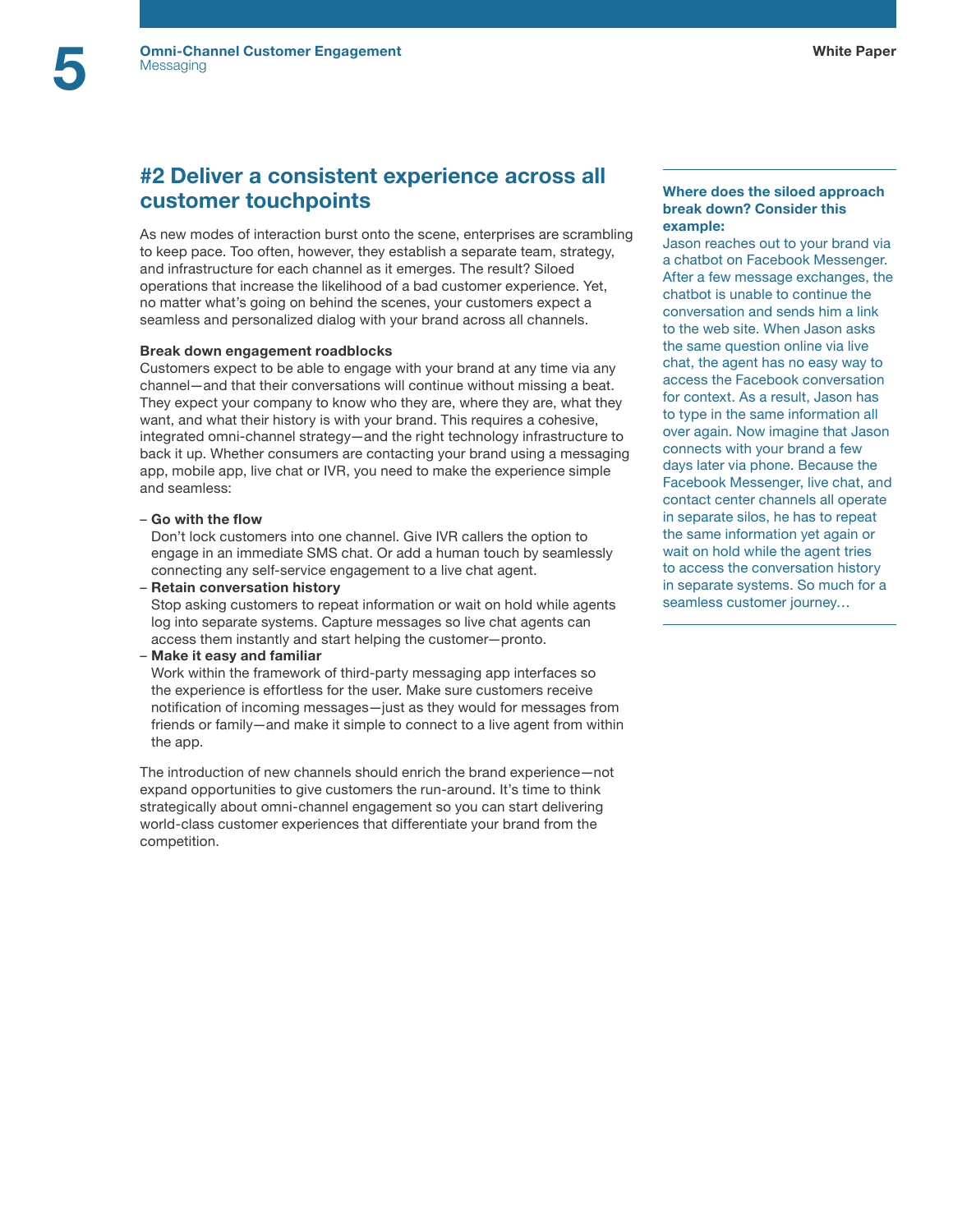# #3 Design interactions to balance cost and service across channels

Consumers typically contact your brand not because they want to, but because they have to. They need to check on a payment. They're experiencing a problem with your product or service. Or they require more information to make a purchase decision. No matter why or how they reach out, they expect fast, efficient service—every time. Making them wait even a few minutes can have a significant negative impact on customer satisfaction (CSAT) scores. Based on actual customer data, Nuance found that CSAT declines rapidly when the agent takes more than 36 seconds to respond on a mobile device or more than 30 seconds to respond on the desktop. Simply put, you snooze, you lose.



#### Engage customers on their terms:

- Intelligent, automated VAs and guides ensure customers find answers quickly, instead of waiting in long phone queues.
- Guided and conversational experiences effortlessly lead customers to the right results.
- Agent-assisted interactions deliver personalized, relevant information for customers on any device, anywhere they go.

Whether your customers are savvy self-servers or seek one-on-one chats with personalized assistance, you need to engage them on their terms with channel-appropriate service. It all starts with designing the right engagement experience for the right channel.

#### Design interactions to balance cost and service

Live chat provides personalized service with a human touch, but since it's dependent on availability, it often keeps customers waiting. After all, it's not easy to staff a contact center in a way that enables live agents to respond within seconds—at least not cost-effectively. That's why more brands are opting to deploy virtual assistants (VAs) for desktop and mobile chat.

A VA is an intelligent, human-like chat agent that delivers a conversational customer service experience on your website, mobile app, text messaging application or even an IoT device. VAs not only meet the needs of consumers looking to receive an immediate answer, but they can collect all the important data up front. That way, if you need to escalate the issue to a human-assisted channel, the live agent has the historical information they need to provide fast, efficient service in context without making the customer start from scratch. And because more sophisticated VAs are even capable of having long and complex conversations, they can handle a broader range of issues for higher self-service resolution rates.

# Best practice...

Consider having customers engage first with VA in your digital channels. A friendly, human-like persona will answer their request—whether it's typed into a computer, tapped on a screen or spoken into a device—and prompt them for key information. If the VA can't resolve the request, reduce online abandonment by making it easy for your customer to contact a live chat agent. From that point on, route all incoming messages related to the same live chat conversation appropriately for streamlined engagement, seamless continuity, and faster issue resolution.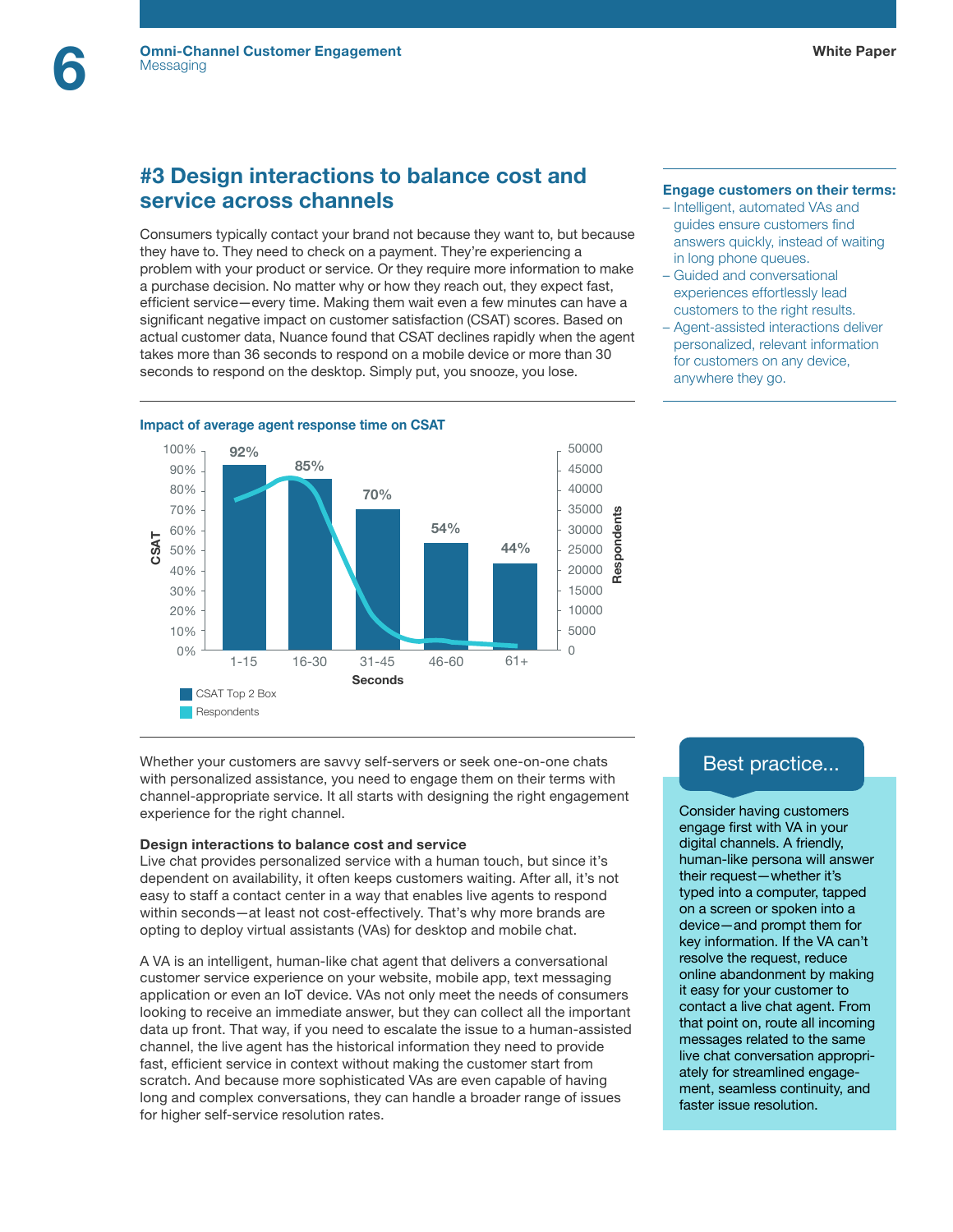# #4 Leverage a single, unified omni-channel platform

As new channels create new touchpoints and new opportunities to engage, you need to be prepared to meet soaring expectations and win customer loyalty.



Customers move between devices and channels as they interact with your brand and they expect every touchpoint to feel the same. Maintain context across the entire journey with an omni-channel platform that provides a comprehensive view of the customer experience—from IVR to SMS, virtual assistant to live chat—and informs agents about search behavior and previous engagements. Back-end integration with customer relationship management (CRM) systems and cross-channel conversation history can add even greater consistency and further streamline interactions.

Consider investing in an omni-channel platform that lets you create a superior automated or human-assisted experience once and deploy it on any channel—desktop and mobile browsers, inside your app, via native SMS and customer service messaging like Apple Business Chat or in thirdparty messaging apps. Look for platforms that support both real-time and asynchronous communication and leverage leading-edge technologies like speech, natural language understanding (NLU), conversational interfaces, and artificial intelligence (AI). These features will enable your business to deliver an intuitive omni-channel experience that drives loyalty while increasing revenue and reducing operating expenses.



## One platform. Many benefits.

#### Realize low total cost of ownership

– Extend investments by designing an experience once and deploying it across channels.

#### Reduce operating costs

– Deliver efficient customer service interactions in low-cost channels for improved call deflection and optimized chats.

## Increase customer satisfaction

– Enable consistent, effortless interactions with your brand in whichever channel is most convenient.

#### Minimize business risk

– Ensure scalability for growth while meeting enterprise-level SLAs and PCI compliance requirements.

11 SDL, Ninety Percent of Holiday Shoppers Expect Consistent Brand Experiences Across Channels and Devices According to SDL Survey, October 23, 2014, found at [http://www.sdl.com/about/news-media/](http://www.sdl.com/about/news-media/press/2014/90-percent-of-holiday-shoppers-expect-consistent-bran) [press/2014/90-percent-of-holiday-shoppers](http://www.sdl.com/about/news-media/press/2014/90-percent-of-holiday-shoppers-expect-consistent-bran)[expect-consistent-brand-experiences](http://www.sdl.com/about/news-media/press/2014/90-percent-of-holiday-shoppers-expect-consistent-bran)[across-channels-and-devices-according-to](http://www.sdl.com/about/news-media/press/2014/90-percent-of-holiday-shoppers-expect-consistent-bran)[sdl-survey.html](http://www.sdl.com/about/news-media/press/2014/90-percent-of-holiday-shoppers-expect-consistent-bran)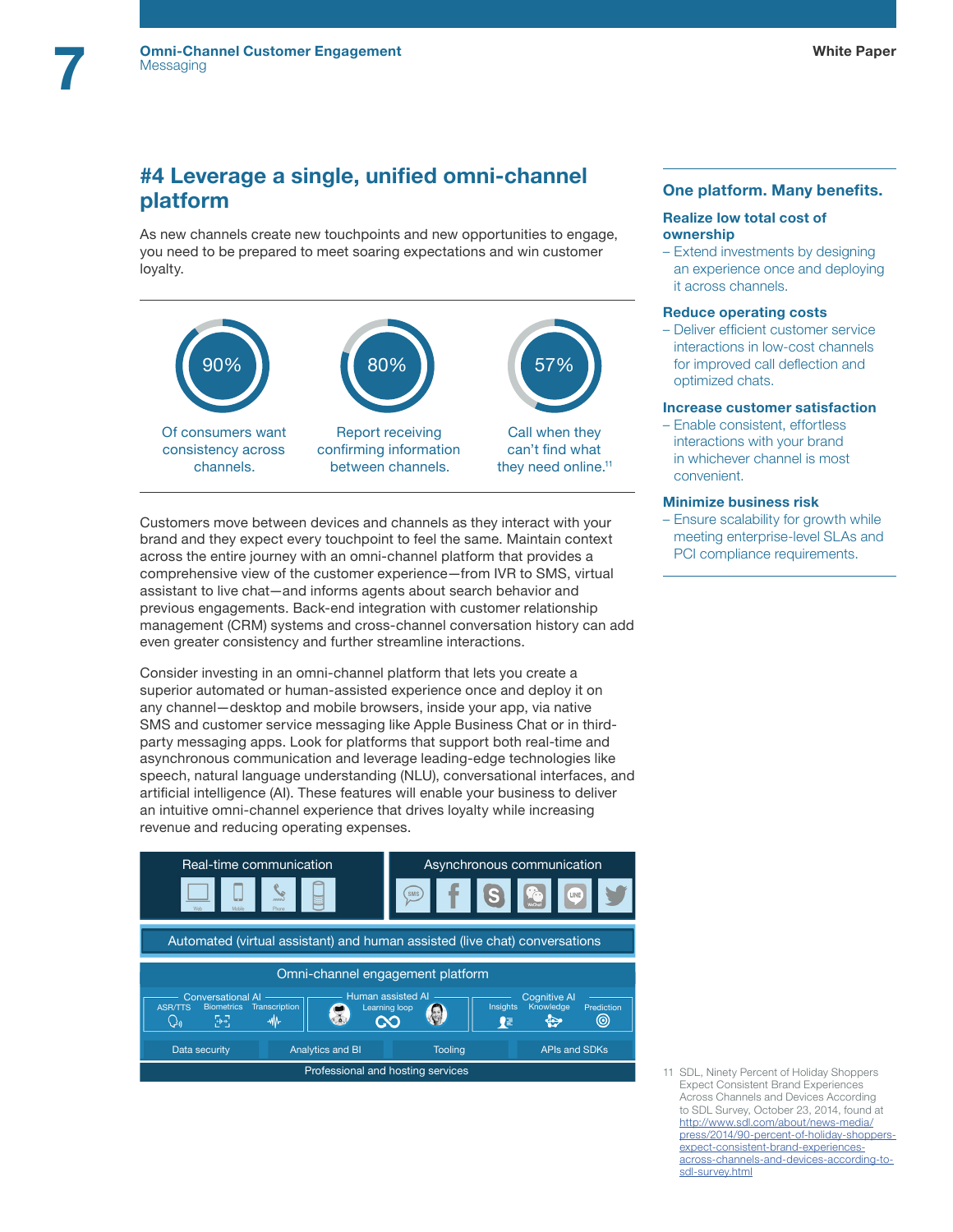# Recap: Deliver customer service messaging that works for your customers and your brand

For your customers it's all about the experience. Follow these best-practice recommendations to seamlessly integrate messaging into an omni-channel engagement strategy that drives customer loyalty and supports your business goals.



Offer customer driven convenience 1

Meet growing demands for convenience by letting customers decide where and how to engage with your brand.



Deliver a consistent experience across all customer touchpoints

Allow customers to move effortlessly between channels and into the branded environment as needed.

3

Design interactions to balance cost and service across channels

Treat every incoming message in a channel-appropriate way to meet soaring expectations for fast, efficient service.



Leverage a single, integrated omni-channel platform

Integrate messaging channels into your omni-channel strategy and leverage a single, robust technology platform to support seamless customer experiences.